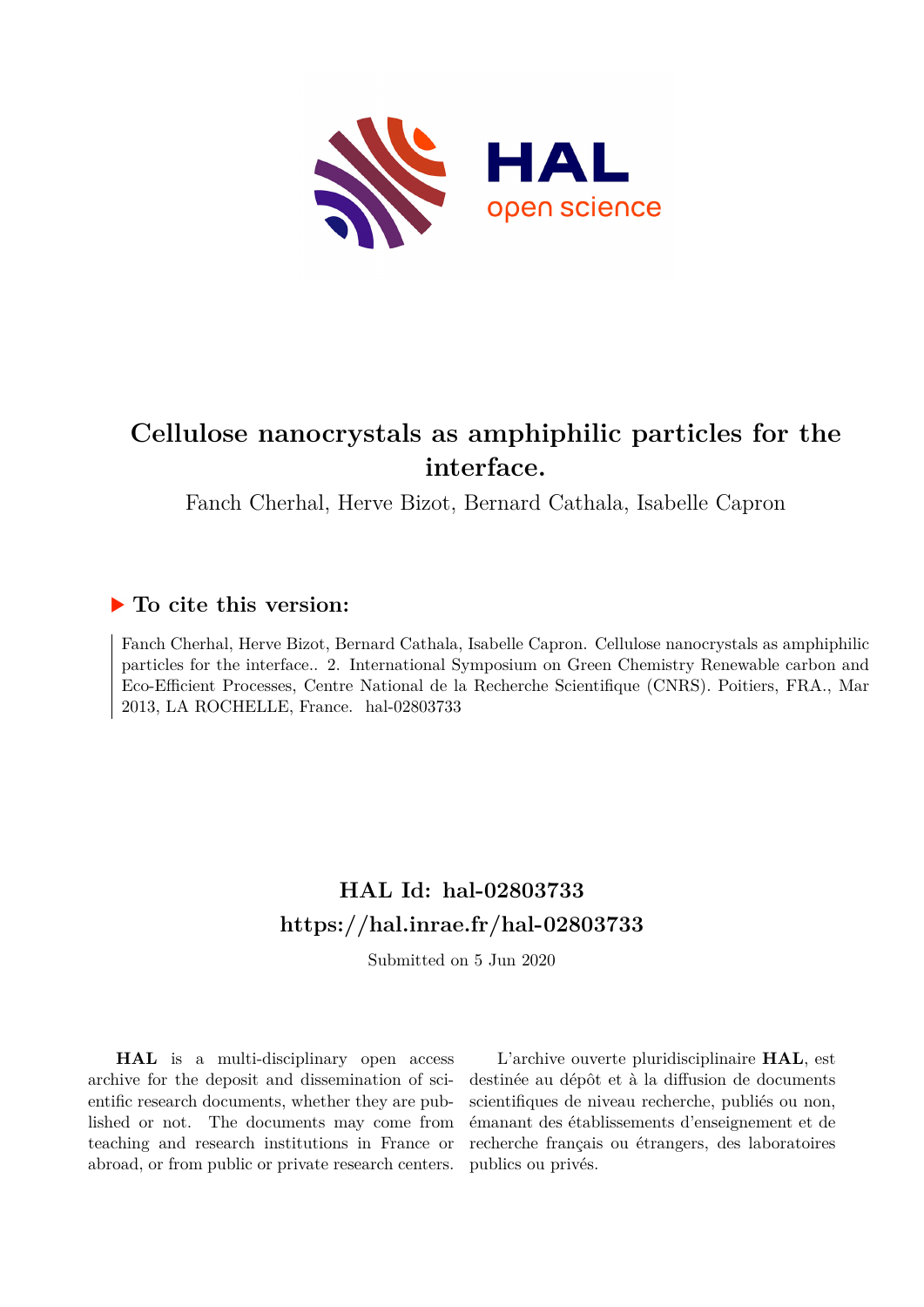## **Cellulose nanocrystals as amphiphilic particles for the interface.**

F. Cherhal, H. Bizot, B. Cathala and I. Capron

INRA, UR1268 Biopolymères, Interactions et Assemblages, 44300 Nantes, France. [Isabelle.capron@nantes.inra.fr](mailto:Isabelle.capron@nantes.inra.fr)

Increasing environmental awareness is prompting scientists and industrialists to develop strategies for environmental sustainability by using processes and materials with low cost, energy consumption and toxicity, together with high biodegradability. There is strong motivation within this context to replace petroleum-based polymers with polymers from renewable resources. Emulsions are used in large application domains such as food, cosmetics, pharmaceutical or coatings. These emulsions usually use surfactants issued from the petro-chemical industry. For example, in 2001, surfactants represented 11 million tons among which only 20% was of vegetal origin. In a same time, it is referred that a lot of vegetal wastes, notably in the wood industry, will have to find new developments in the coming period.

In a recent study, we showed that it was possible to obtain highly stable oil-in-water Pickering emulsions stabilized only by unmodified Cellulose NanoCrystals  $(CNC)^1$  $(CNC)^1$ . The amazing properties of these systems in terms of stability and mechanical behaviour for encapsulation of any oil, including vegetable oils, are due both to their anisotropic shape and to the irreversible nature of such particles adsorption<sup>[2](#page-1-0)</sup>. Furthermore, the CNC preparation by enzymatic or acid hydrolysis, or oxidation process, may introduce charged groups at the surface. This provides good colloidal stability thanks to charge repulsions but can prevent stabilizing ability. We used this original ability of the nanocrystals to stabilise oil/water interface to study the influences of surface charge on their amphiphilic properties<sup>[3](#page-1-0)</sup>. Furthermore, according to the process and the botanic origin, the CNCs may provide naturally a large range of particles from 200 nm to several microns in length leading to variable aspect ratios. This was used to develop various formulations leading to stable fluid or interconnected emulsions<sup>[4](#page-1-0)</sup>.

As a result, CNC appears as a stiff anisotropic versatile plateform with amphiphilic contrasted surfaces that develop hydrogen bonds, van der Waals, electrostatic, and hydrophobic interactions. These properties make it a good renewable and biocompatible candidate for petroleum derivatives alternative in numerous interfacial applications.

[2-4](#page-1-0)

<span id="page-1-0"></span>1. Kalashnikova, I.; Bizot, H.; Cathala, B.; Capron, I., Langmuir **2011,** 27, (12), 7471- 7479.

2. Binks, B. P., Curr. Opin. Colloid Interface Sci. **2002,** 7, (1-2), 21-41.

3. Kalashnikova, I.; Bizot, H.; Cathala, B.; Capron, I., Biomacromolecules **2012,** 13, (1), 267-275.

4. Kalashnikova, I.; Bizot, H.; Cathala, B.; Capron, I., Soft Matter **2012,** DOI: 10.1039/c2sm26472b.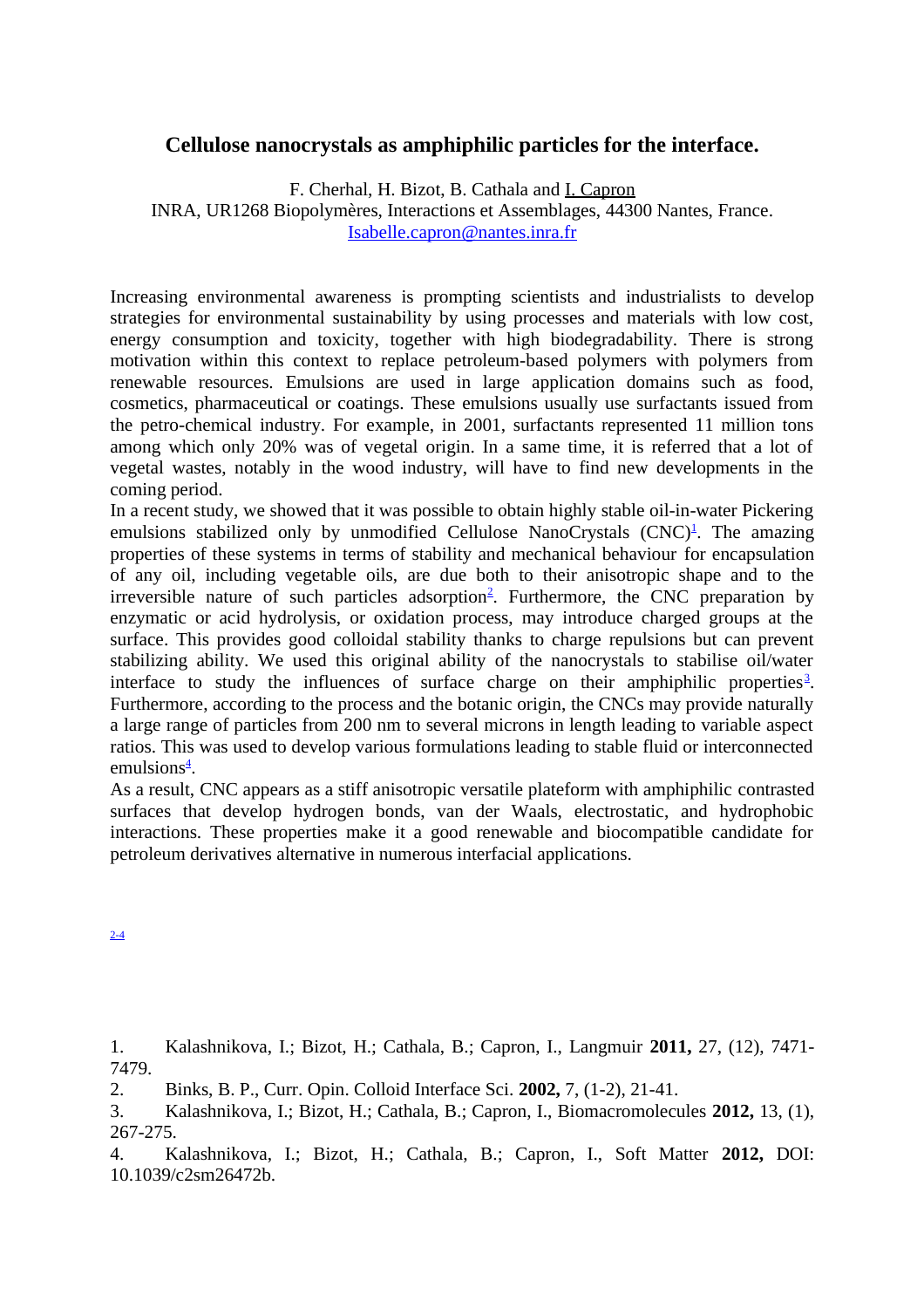